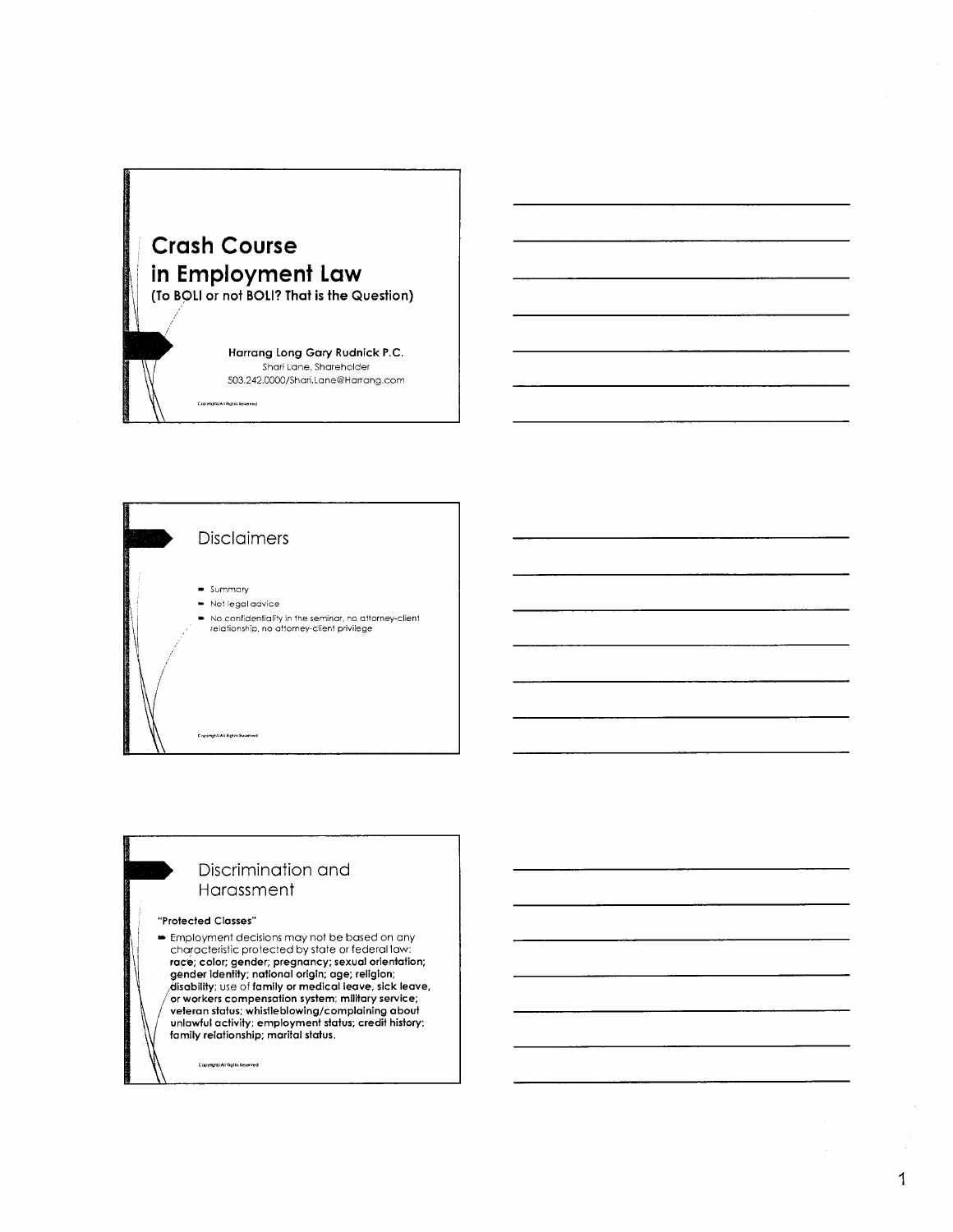



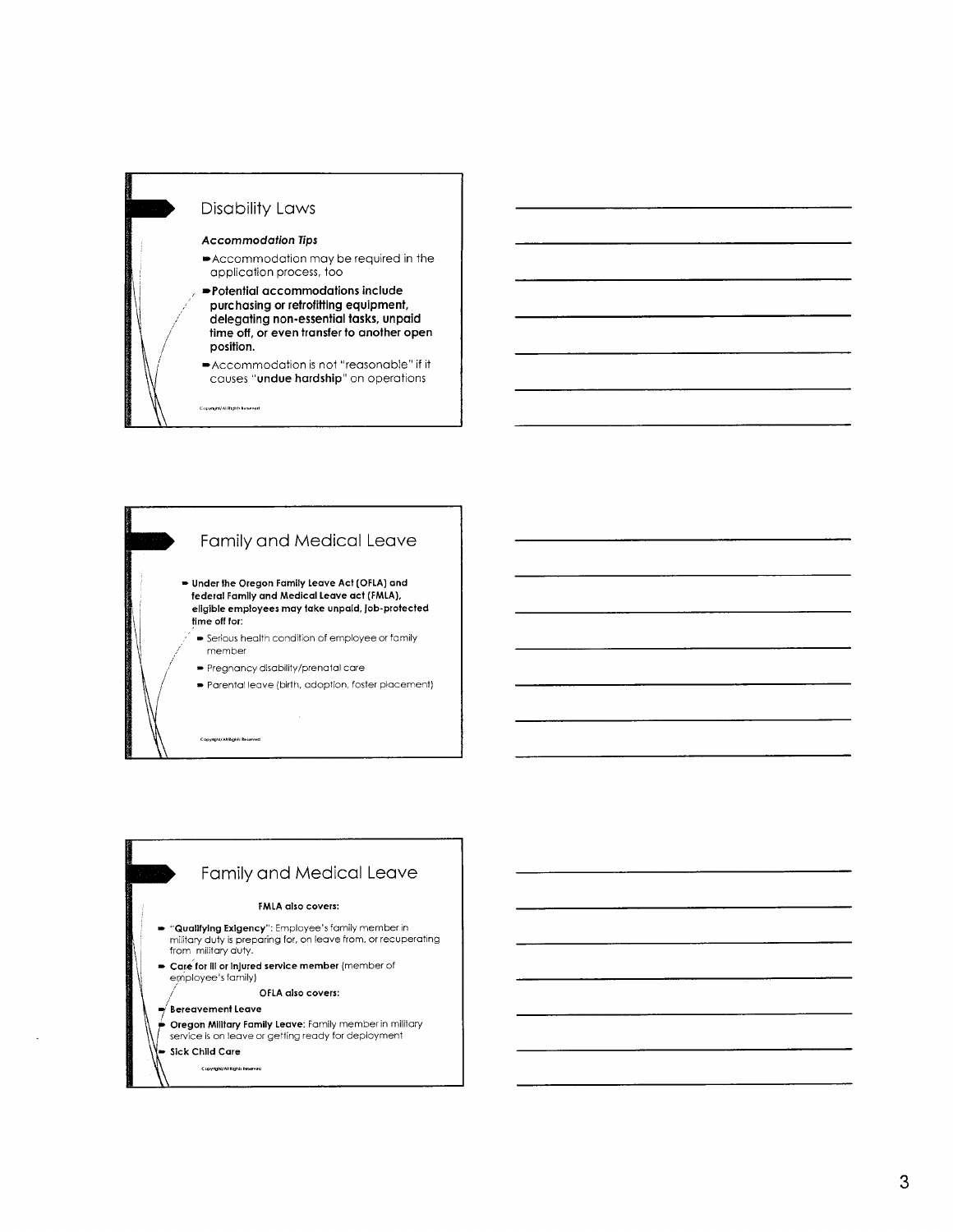### Medical Leave, Disability Leave, Workers Compensation-How Long?

#### • Medical Leave

.<br>Cispyrigilai/All Èighds Roseirved

- ► Federal: 12 weeks/year for all except caring for military<br>, service member (26 weeks)
- Oregon: Up to 36 weeks/year for female employee, up<br>to 24 weeks/year for male employee (pregnancy<br>leave, parental leave, sick child leave)
- Workers Compensation: As long as required by the treating<br>physician, with a right to reinstatement/re-employment for<br>up to 3 years
- ► Disability: As long as it takes, until/unless the absence<br>creates an "undue hardship/undue burden" on the<br>employer



# **OSHA**

Copyright/All Eights Reserved

- ► EVERY employer in Oregon must have either Safety<br>Meetings or a Safety Committee, and meet the<br>requirements of whichever they choose. https://osha.oregon.gov/OSHAPubs/0989.pdf
- "Serious occupational injuries and illnesses" must be included on the OSHA 300 Log.
	- Information must be uploaded electronically<br>through the Department of Labor's ITA system https://www.osha.gov/injuryreporting/index.html

Copyinghit/All highits keserved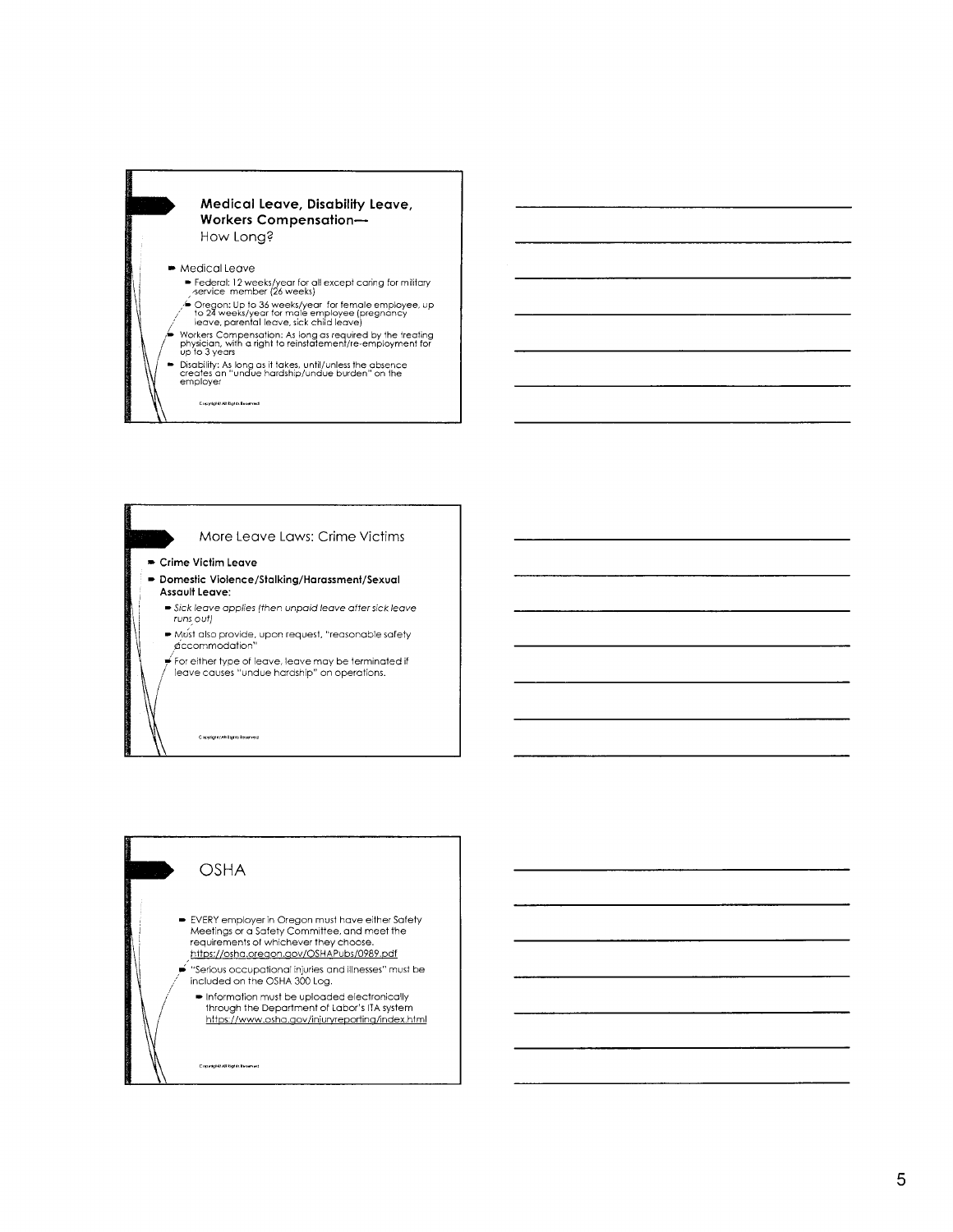



## **Religion and Politics**

• An employer may not take adverse<br>employment action against an employee<br>because the employee declines to attend<br>an employer-sponsored meeting to discuss<br>religious or political matters.

 $\sqrt{\text{ex}}$ ception: Political/religious organizations.)

Copyright/All Rights Reserved